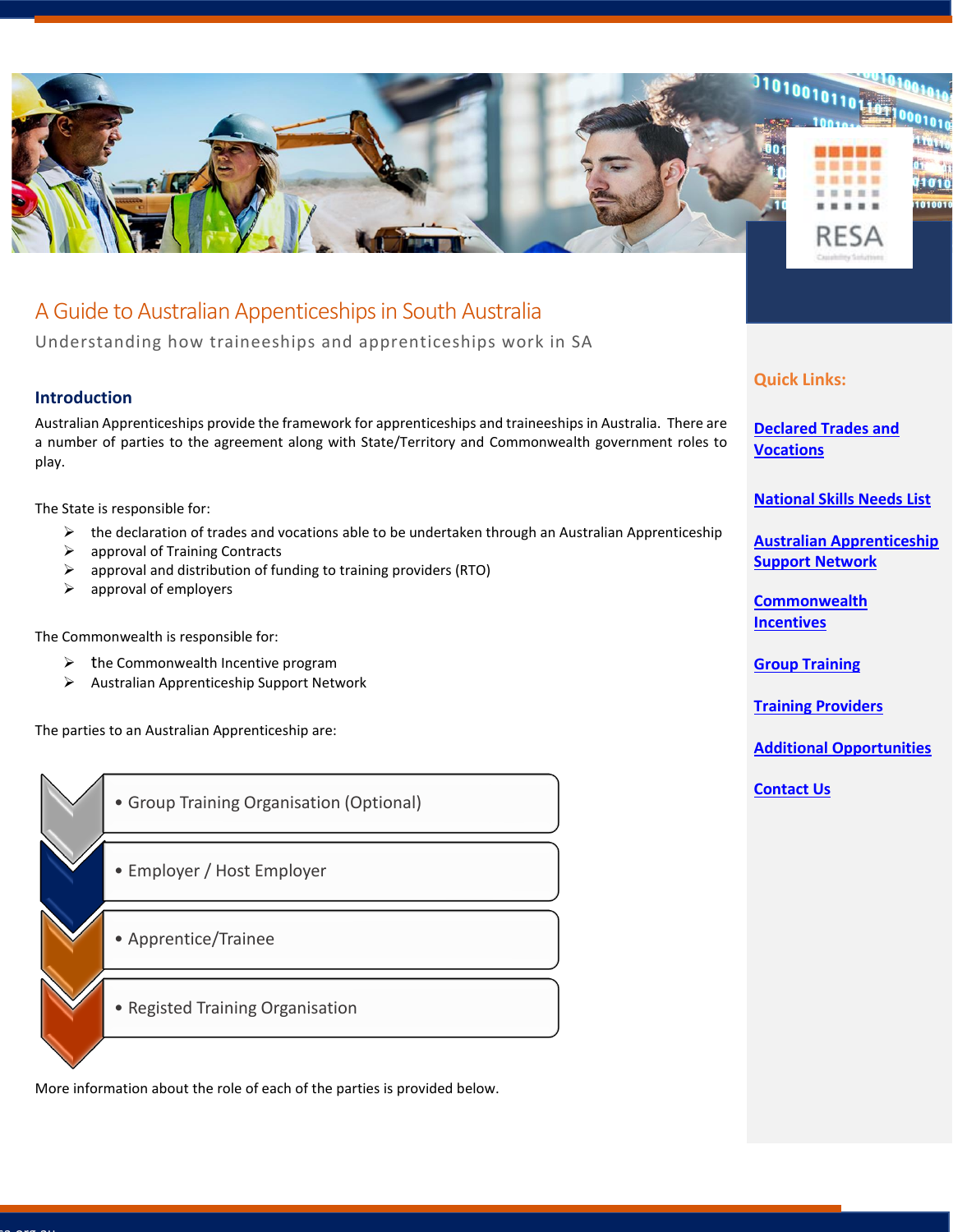## <span id="page-1-0"></span>Subsidised Traineeships and Apprenticeships List (STAL)

The Subsidised Traineeships and Apprenticeships List (STAL) is a list of trades and vocations approved for delivery through the national Apprenticeship model in South Australia.

The STAL is supported by the Traineeship and Appprenticeship Pathways Schedule which includes details of the occupation, duration, probationary period and supervision ratio requirements.

There is a process for the addition of occupations / qualification pathways to the TAPS/STAL to ensure it can be responsive to industry needs. The Department for Innovation and Skills is responsible for the maintaining the approved trade and vocations lists.

Link: [TAPS](https://providers.skills.sa.gov.au/DesktopModules/Bring2mind/DMX/API/Entries/Download?EntryId=907&Command=Core_Download&language=en-US&PortalId=1&TabId=941)

Link: [STAL](https://providers.skills.sa.gov.au/DesktopModules/Bring2mind/DMX/API/Entries/Download?Command=Core_Download&EntryId=1009&language=en-US&PortalId=1&TabId=911)

#### <span id="page-1-1"></span>National Skills Needs List

The National Skills Needs List identifies traditional trades that are identified as experiencing a national skills shortage. The list is based on detailed labour market research and analysis undertaken by the Department of Employment.

Under the Australian Apprenticeships Incentives Program, an Australian Apprentice undertaking a Certificate III or IV qualification that leads to an occupation listed on the National Skills Needs List may be eligible to attract additional employer incentives and personal benefits. Link[: NSNL](http://www.apprenticeshipsupport.com.au/ApprenticeshipSupport/media/asa/PDFs/AC-2111-ASA-National-Skills-Need-List_01.pdf)

#### <span id="page-1-2"></span>Australian Apprenticeship Support Network

AASN is made up of organisations contracted by the Commonwealth Government to support access to the national Apprenticeship framework. Contracts of training are lodged through an ASN provider and the Commonwealth employer incentives are managed by them.

Link[: Australian Apprenticeships](https://www.australianapprenticeships.gov.au/about-aasn)

#### <span id="page-1-3"></span>Commonwealth Incentives

There are a range of commonwealth incentives that may be available to support employers including progress payments and wages subsidies for specific target groups.

For more information:

Link[: Employer Incentives](https://www.australianapprenticeships.gov.au/aus-employer-incentives)

Link[: Incentive Summary](https://www.australianapprenticeships.gov.au/sites/default/files/2019-06/AAIP%20summary%20Final.pdf)

#### <span id="page-1-4"></span>Group Training Organisations

Group Training Organisations are organisations that employ apprentices and trainees and hire them out to 'host' organisations. The GTO takes care of the employment documentation, liaison with the training provider, access to incentives and ensuring the scope of the trade or vocation requirements are met. The cost is a little higher but some organisations like to have someone else take care of the paperwork. The host is still responsible for ensuring the on-job requirements for the apprentice/trainee are met. If a particular organisation does not carry out the full range of activities required for the apprenticeship they can rotate them to different hosts to ensure the requirements are met.

Link[: Group Training](https://www.australianapprenticeships.gov.au/group-training)

### <span id="page-1-5"></span>Registered Training Organisation

The registered training organisation is responsible for the delivery and assessment of the qualification for the trade or vocation. In South Australia, RTOs must hold a Funded Activities Agreement with the state government to access funding support and be approved for Apprentice/Trainee funding. Employers are able to choose an approved RTO that is the best fit for your organisation.